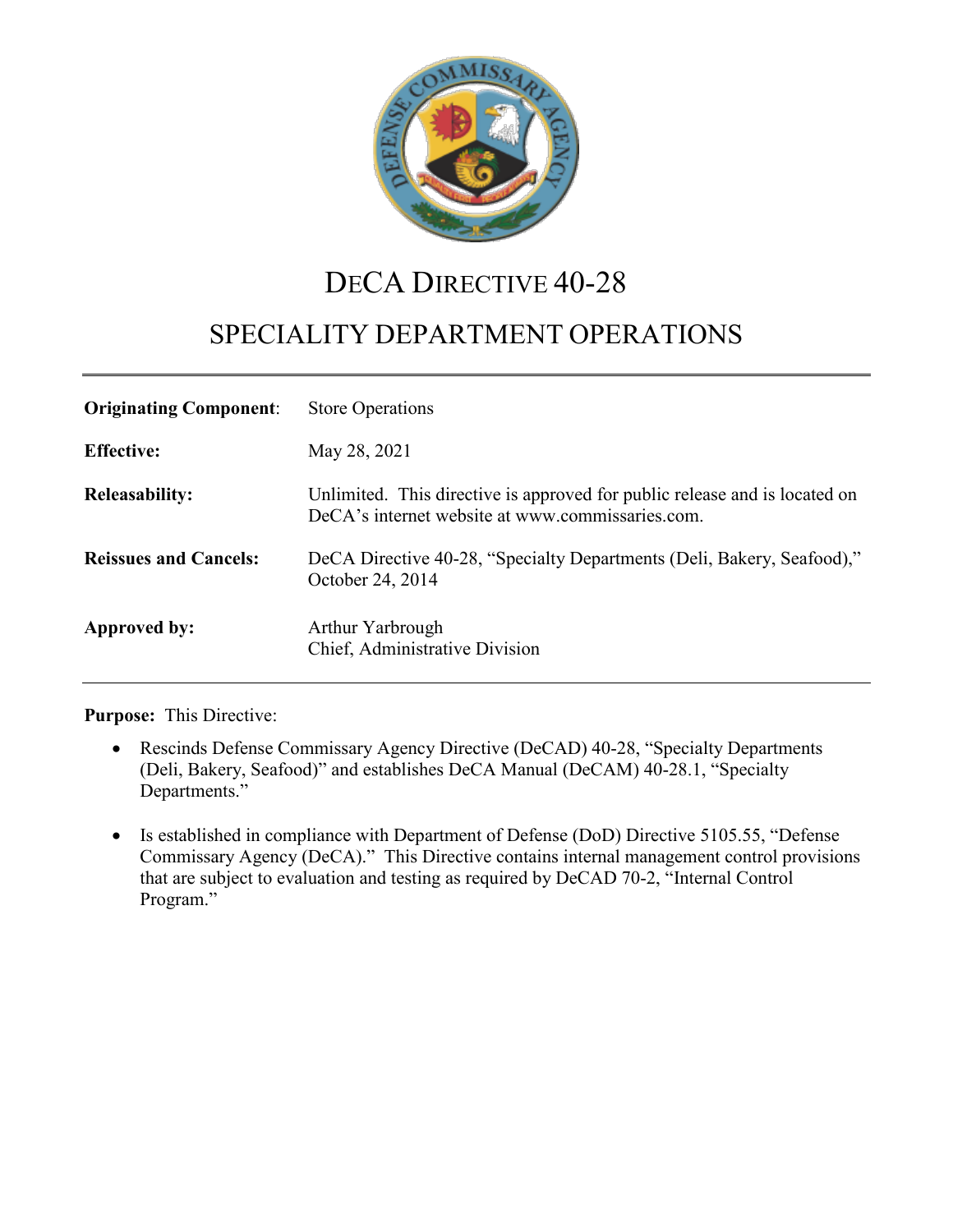## **TABLE OF CONTENTS**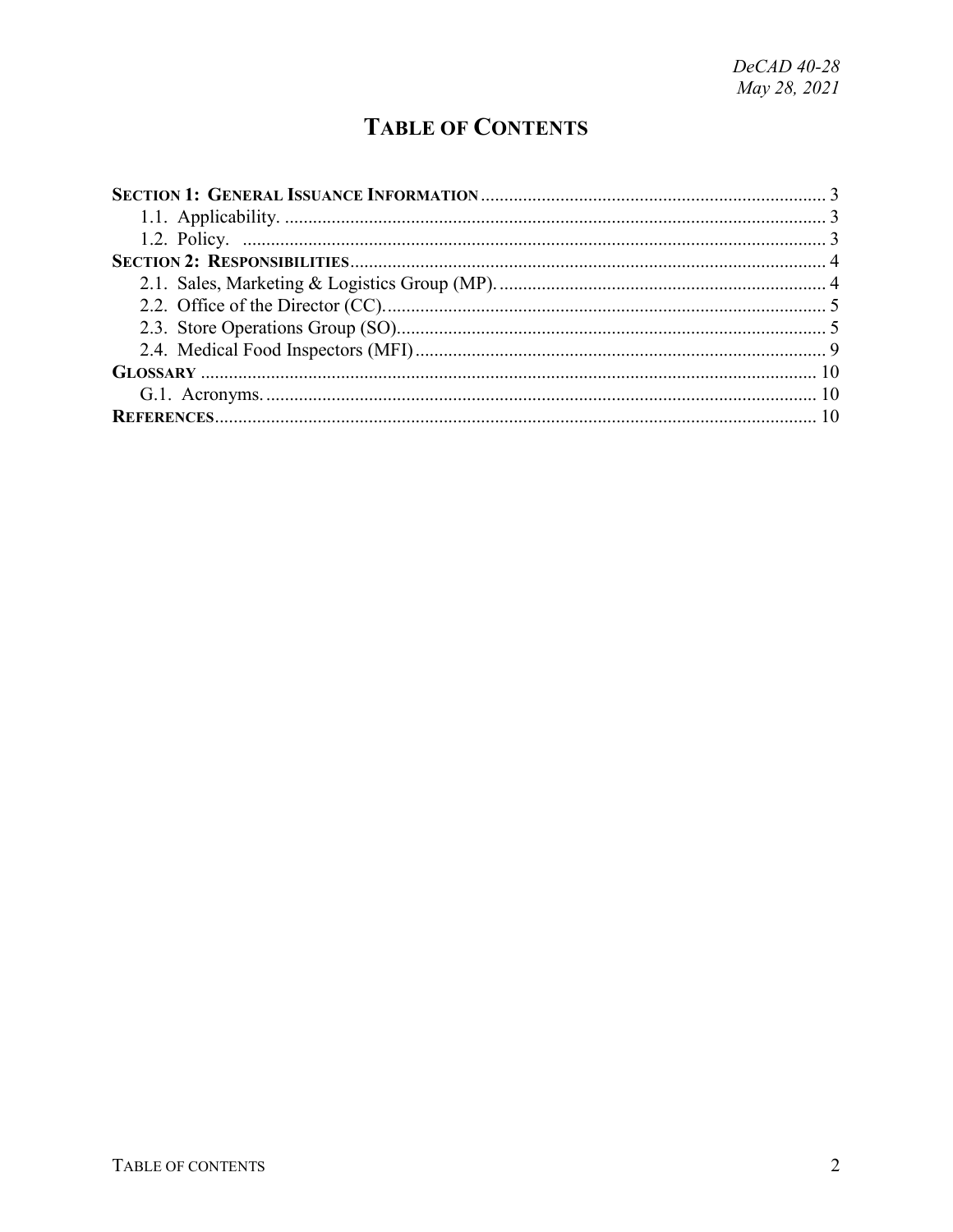## **SECTION 1: GENERAL ISSUANCE INFORMATION**

<span id="page-2-1"></span><span id="page-2-0"></span>**1.1. APPLICABILITY.** This directive applies to all Defense Commissary Agency (DeCA) activities and all DeCA personnel in accordance with Department of Defense (DoD) Directive 5105.55.

#### <span id="page-2-2"></span>**1.2. POLICY**. It is DeCA's policy that:

a. DeCA has overall responsibility for all specialty departments inclusive of delicatessen, bakery, fresh seafood, and sushi operations. Accountable oversight and methodology for processing payment is contingent upon ownership of specialty department product. Deli, sushi, and seafood operations are under the oversight of the meat department or other designated manager. Bakeries are under the oversight of the grocery department manager or other designated manager.

b. All new initiatives must be submitted to the Sales Directorate (MPS) and Directorate of Health and Safety (SOH). As a note, any proposed initiatives may not be in conflict with Exchange food court operations in accordance with (IAW) DoD Instruction 1330.21, "Armed Services Exchange Regulations." New initiatives are not authorized without prior evaluation and preliminary approval from the area office, program manager (PM), and contracting officer (KO) (in contract operations). MPS will ensure new initiatives are accomplished through the Governance process, inclusive of costs, to ensure Agency approval.

c. In contractor managed operations, the specialty department contractor, under the oversight of the PM, will determine the stock assortment IAW the Performance Work Statement (PWS); however, the stock assortment may not conflict with other departments in the store. In the Europe Area, stock assortment selection is determined by the PM, area director, store director, and specialty department manager.

d. All specialty departments will offer the customer a cost savings compared to like items sold in local supermarkets.

e. Responsibility for inventory will reside with the contractor in contract operations and the Government in the Europe Area. Responsibility for operating supplies may reside with the Government or contractor, in contract operations, IAW the PWS. Secured storage areas must be provided to the contractor for all contractor owned inventory and operating supplies. Responsibility for operating supplies resides with the Government in the Europe Area.

f. Specialty department contractors may request transfer of specific commissary owned food to incorporate into products sold, enhance display cases, add to product offered for sale, and process for resale IAW the PWS and DeCAD 70-6, "Financial Procedures for the Accounts Control Section and the Office of the Store Director."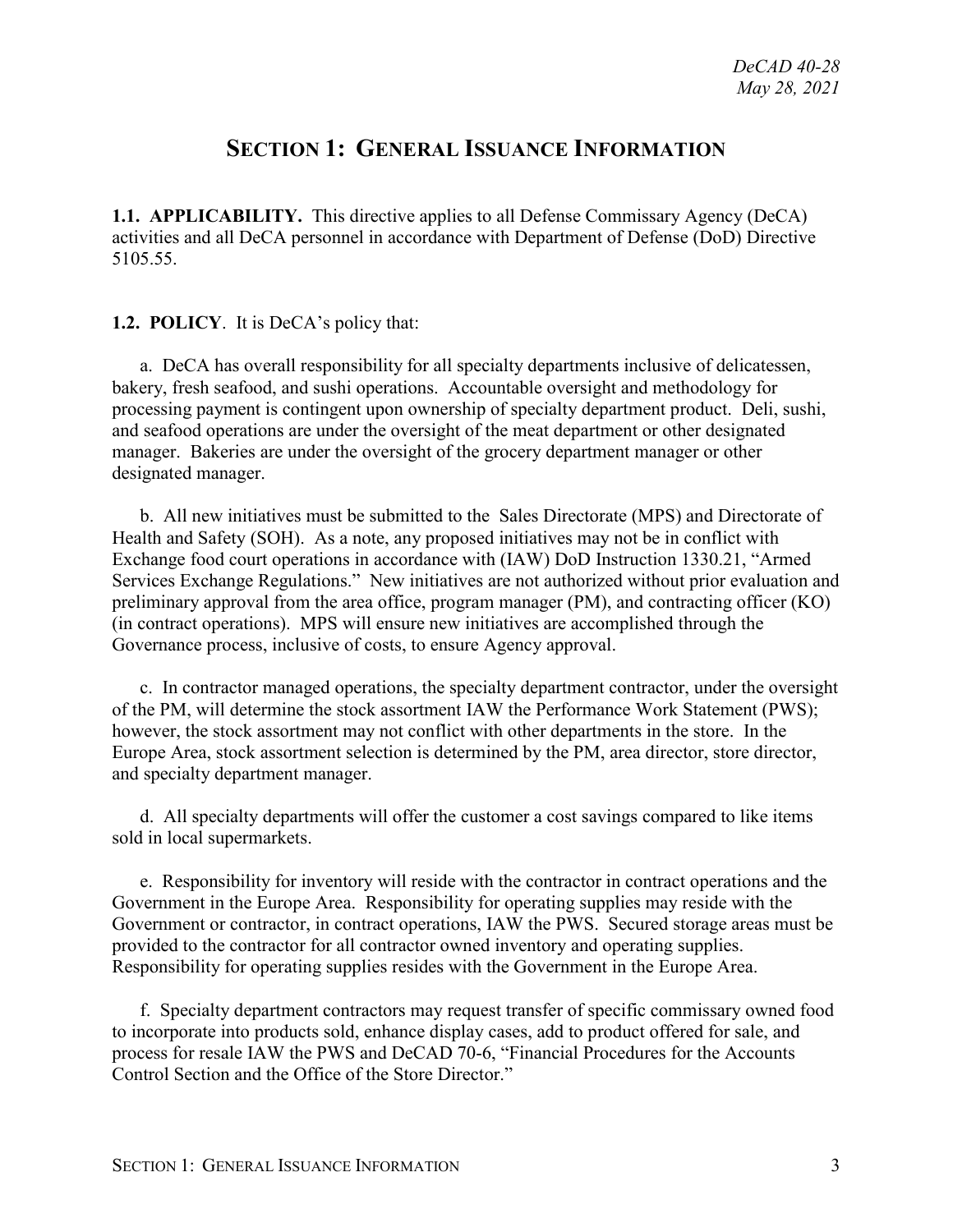## **Section 2: Responsibilities**

#### <span id="page-3-1"></span><span id="page-3-0"></span>**2.1. SALES, MARKETING & LOGISTICS GROUP (MP).**

a. Sales Directorate (MPS). The Director, MPS, shall:

(1) Be the Office of Primary Responsibility (OPR) for oversight of the specialty departments.

(2) Ensure coordination with the Resale Contracting Division (CCQR), SOH, Operations Guidance & Program Standardization Division (SOSG), and Store Support Directorate (SOS) on all new initiatives.

(3) Ensure coordination is accomplished in advance with SOH to determine when a Hazard Analysis Critical Control Points (HACCP) plan is required and with CCQR to ensure the contractor is notified of the requirement.

(4) Ensure file maintenance is accomplished for all new types of items being introduced by specialty department contractors.

(5) Ensure that the KO, in conjunction with the PM and store director, approve specialty department hours of operation, changes to hours of operation, and holiday operating hours.

(6) Approve product lookup codes (PLU), ensure their standardization, and post to DeCA OneNet, under Systems, then under Product Look-Up Information.

(7) Be responsible for validating patron savings through the KO.

(8) Work with SOH and SOS to ensure all formal recalls, advisory notices, and queries received at DeCA Headquarters (HQ) are forwarded to CCQR to, in turn, query the specialty contractors and area points of contact (POC) to determine the product status within DeCA IAW Defense Logistics Agency (DLA) Regulation 4155.26, "DoD Hazardous Food & Nonprescription Drug Recall System."

b. Health and Safety Directorate (SOH). The Director, SOH, shall:

(1) Provide guidance and assistance for all health and safety policies and procedures.

(2) Ensure coordination with the CCQR, MPS, and SOS on all new initiatives.

(3) Be responsible for determining when HACCPs are required in coordination with MPS and CCQR. Approve all HACCP plans and checklists following notification from CCQR.

(4) Respond to queries concerning approved sources.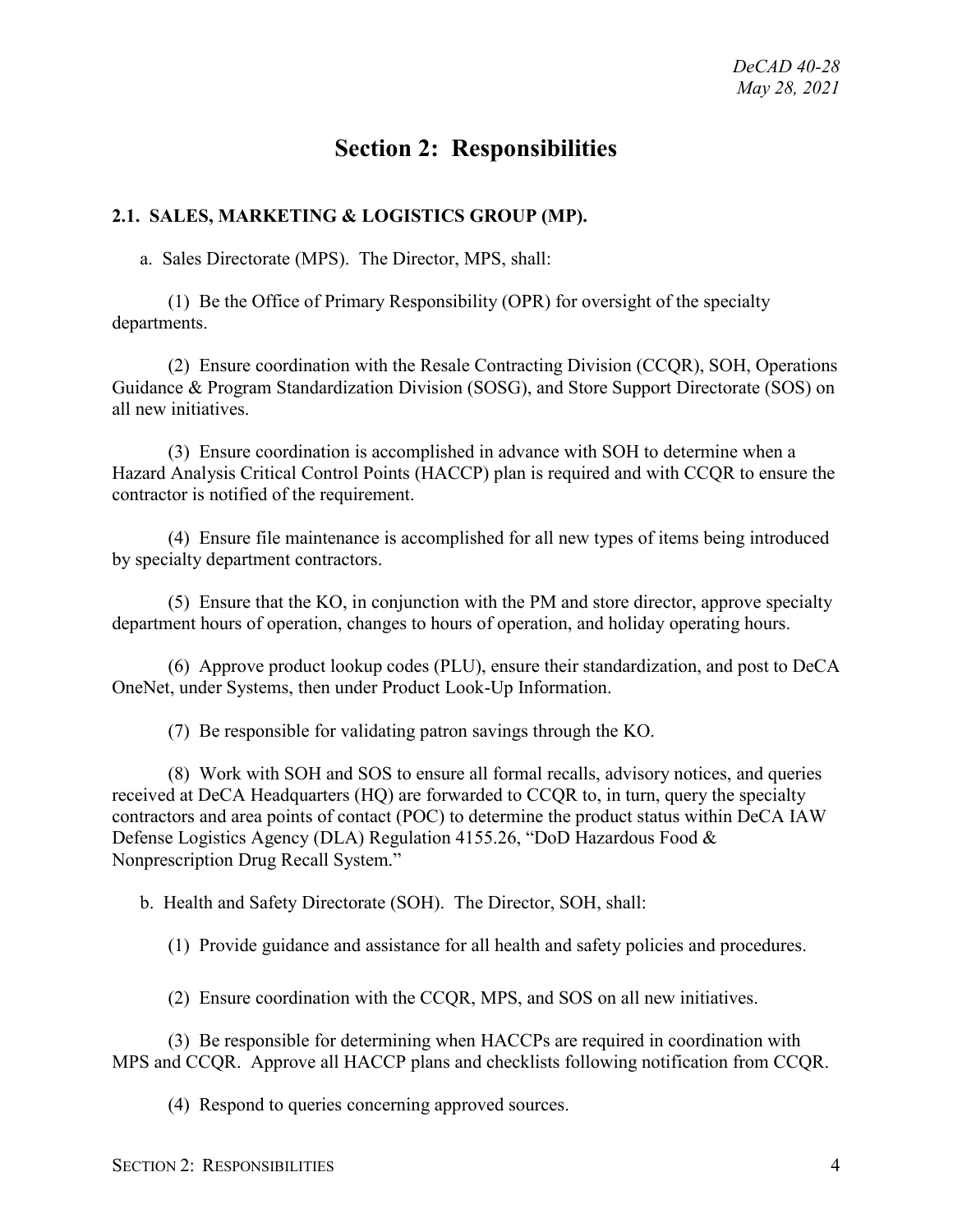(5) Work with MPS and SOS to ensure all formal recalls, advisory notices, and queries received at DeCA HQ are forwarded to CCQR to, in turn, query the specialty contractors and area POC to determine the product status within DeCA.

#### <span id="page-4-0"></span>**2.2. OFFICE OF THE DIRECTOR.**

a. Acquisition Management Directorate (CCQ). The Director, CCQ, through CCQR shall:

(1) Enter into, administer, change, and terminate contracts. Ensure that all contract actions comply with appropriate laws, executive orders, regulations, and other applicable procedures and approvals.

(2) Coordinate all new initiatives with SOH, MPS, and SOS.

(3) Determine when HACCPs are required in coordination with SOH. Ensure the contractor provides the HACCPs to area Consumer Safety Officer (CSO) after contract award or before implementation of new initiatives where the HACCPs are required.

(4) Ensure contractors provide notification to MPS, SOH, and SOS when recalls affect products in their stock assortment. Ensure contractors provide detailed information regarding the product as needed to determine where product was received or offered to patrons.

(5) Designate and authorize, in writing, the Contracting Officer Representative (COR) to perform specific technical and administrative functions.

b.Logistics Directorate (MPL). The Director, MPL, shall:

(1) Provide assistance for equipment.

(2) Provide assistance for shipment of supplies to all areas, contingent upon the PWS, and product and supplies to the Europe Area.

(3) Approve equipment transfers within DeCA and coordinate transportation for approved equipment transfers.

#### <span id="page-4-1"></span>**2.3. STORE OPERATIONS GROUP (SO).**

a. Operations Guidance & Program Standardization Division (SOSG). The Director, SOSG, shall develop policy and provide assistance for guidance and operational issues.

(1) Provide guidance and assistance in the execution of these policies and procedures.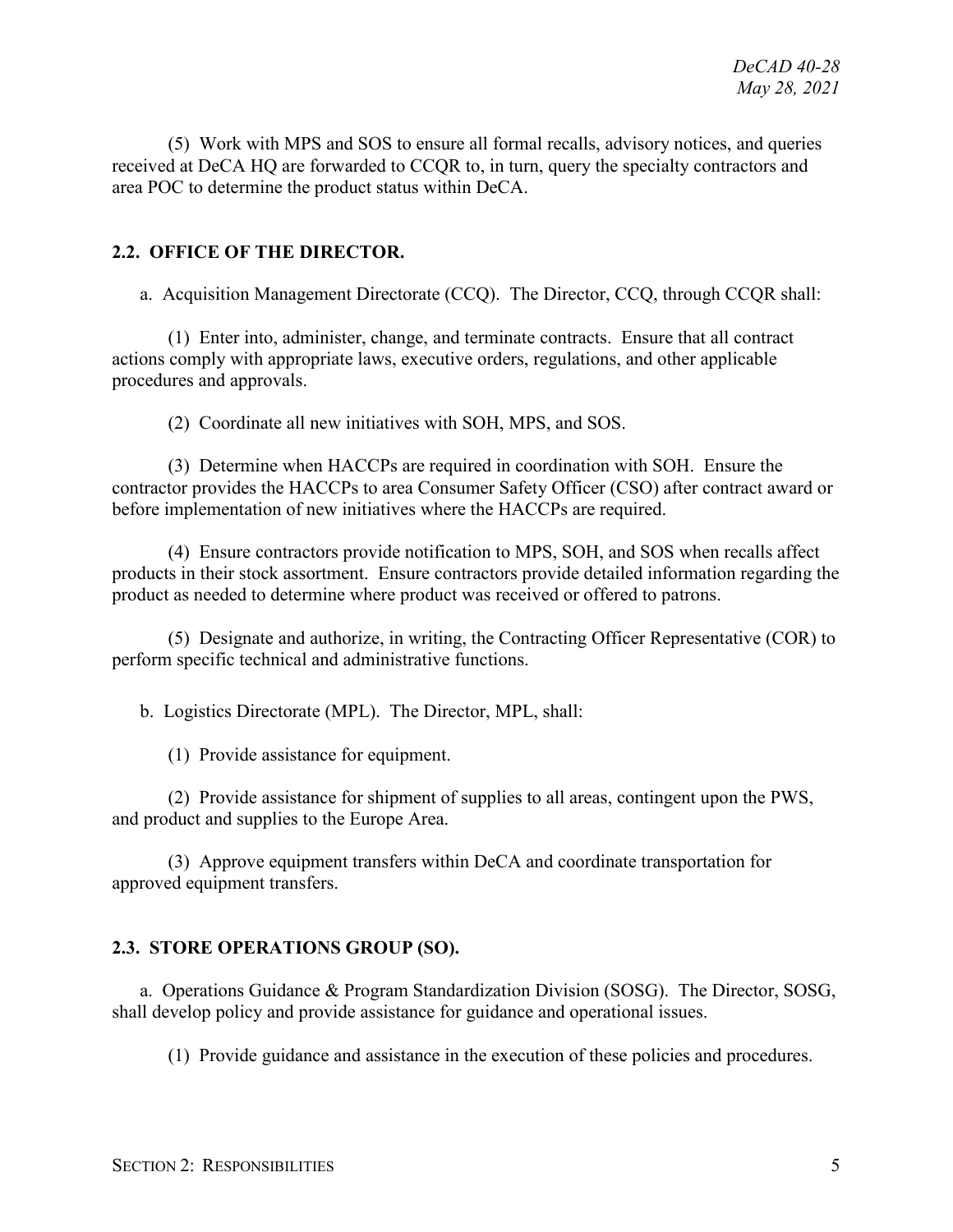(2) Ensure changes to hours of operation and holiday operating hours are coordinated with the specialty department contractor.

(3) Coordinate with CCQR, SOH, and MPS on all new initiatives prior to implementation.

(4) Ensure contractors provide notification to MPS, SOH, and CCQR when recalls affect products in their stock assortment. Ensure contractors provide detailed information regarding the product, as needed, to determine where product was received or offered to patrons.

b. Store Management. Store directors shall:

(1) In contractor specialty departments, nominate, via the Joint Appointment Module (JAM) in Procurement Integrated Enterprise Environment (PIEE), a COR to monitor contractor performance IAW contract performance requirements and the Quality Assurance Surveillance Plan (QASP).

(2) Ensure compliance with Agency policies and contracts, where applicable.

(3) Ensure specialty department managers are actively involved in store operations and meeting the needs of the military community through participation in store staff and patron council meetings as well as discussions involving new store construction or renovation projects.

(4) Ensure all specialty department product labels are scale generated (hand written labels are not permitted) and contain sell by dates. Ensure all items that are exact weight and have a Universal Product Code (UPC) are entered into the front end Point of Sale (POS) system and scanned into the proper department.

(5) Ensure prices are correctly entered into the POS system and verified for accuracy.

(6) Ensure that the KO, in conjunction with the specialty department program manager and area director, approve specialty department hours of operation, changes to hours of operation, and holiday operating hours.

(7) Ensure cashiers are aware of the requirement to either scan the item's bar code label, key in the item's bar code number if the bar code will not scan, or key in the item's PLU, if applicable. Ensure the deli specialty department is notified immediately when items do not scan.

(8) Request new PLU codes from MPS when needed.

(9) Review and reconcile POS reports at the end of the day to ensure the contractor is given credit for all specialty department sales.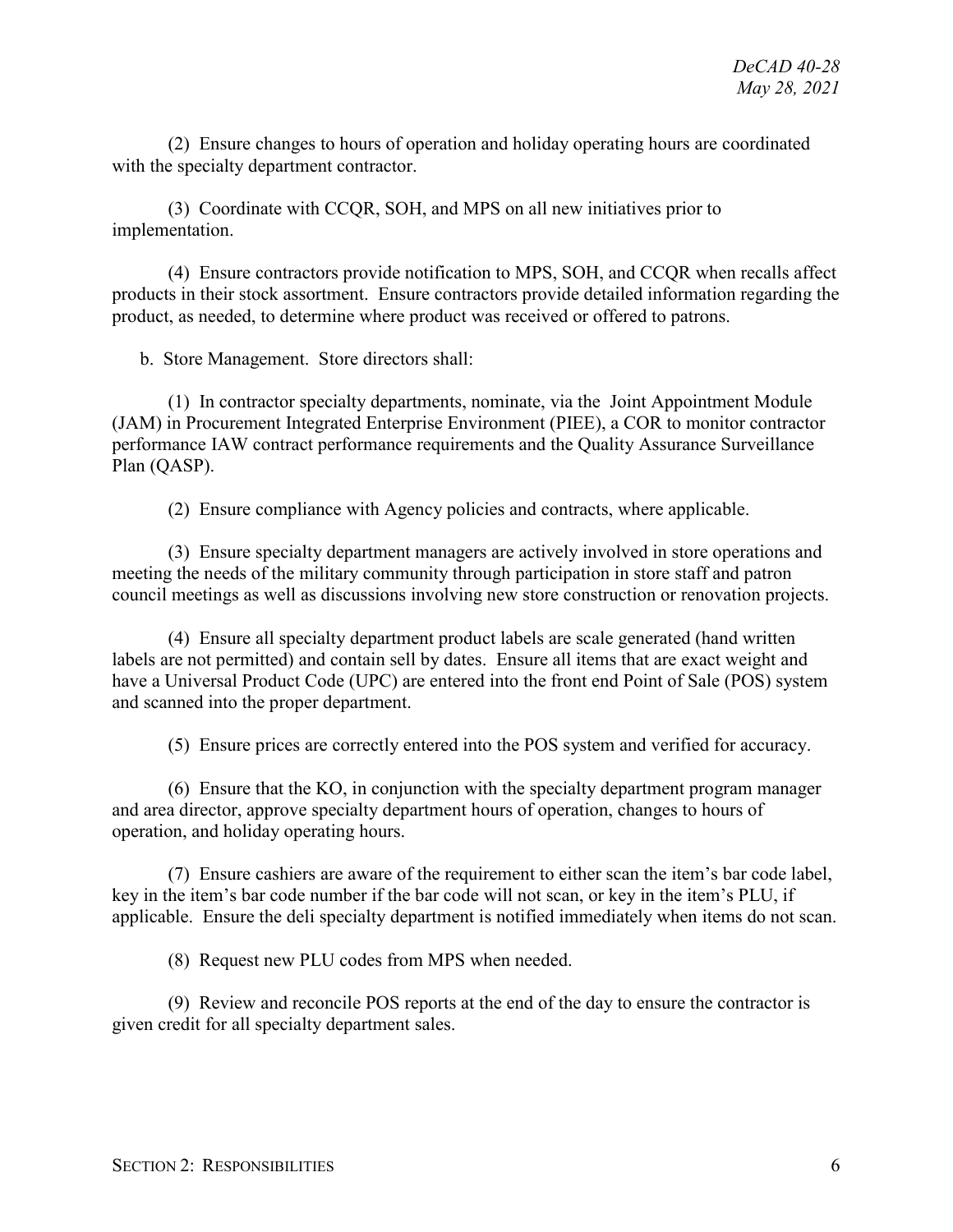(10) Approve all specialty items being returned for credit/refund and ensure all returns and re-ships are returned to the specialty department as soon as possible to allow the specialty department to determine the effect of voids on accountability of Government-owned product or payment of contractor-owned product. Monitor all returned products to determine the reason for the return/refund in Government-owned and managed operations.

(11) In contract operations, ensure operating supplies are ordered, tracked, and received when Government furnished, as specified in the PWS. In the Europe Area, ensure operating supplies are ordered, tracked, and received.

(12) Respond to SOH, SOS, and CCQR for all applicable product recalls and advisory notices with actions taken or negative response, and address all approved source queries.

(13) Ensure scales are tested monthly and calibrated IAW the scale service contract.

(14) Ensure the highest standards of sanitation exist at all times IAW the TB MED 530 "Tri-Service Food Code" and current edition of the Food and Drug Administration Food Code.

(15) Specify in writing who will conduct the specialty department management selfinspection in the Europe Area. In all operations, conduct the self-inspection using the DeCA Self Inspection Food Hazard Control Checklist, DeCAF 40-92, at least once every calendar week (Sunday - Saturday) to ensure a high standard of sanitation, and ensure the specialty department manager has posted a cleaning and sanitation schedule in the specialty department area.

(16) Ensure the COR conducts the specialty department management self-inspection in contractor-perated operations, as required by the contract and the QASP. Additionally, ensure the specialty department manager has posted a cleaning and sanitation schedule in the specialty department area.

(17) Develop written procedures for performing refrigeration alarm system checks and refrigeration system checks, and include POCs for potential refrigeration losses. Notify the specialty department immediately when an alarm goes off indicating failure of the cooling system where contractor-owned product is located.

(18) Promote and ensure recycling of all eligible materials.

- (19) Review and verify performance relative to HACCP plans and checklists.
- (20) In the Europe Area, ensure the store director authorizes receiver in writing.
- (21) In the Europe Area, maintain responsibility for inventory of product.
- c. Specialty Department Management. Specialty department managers shall: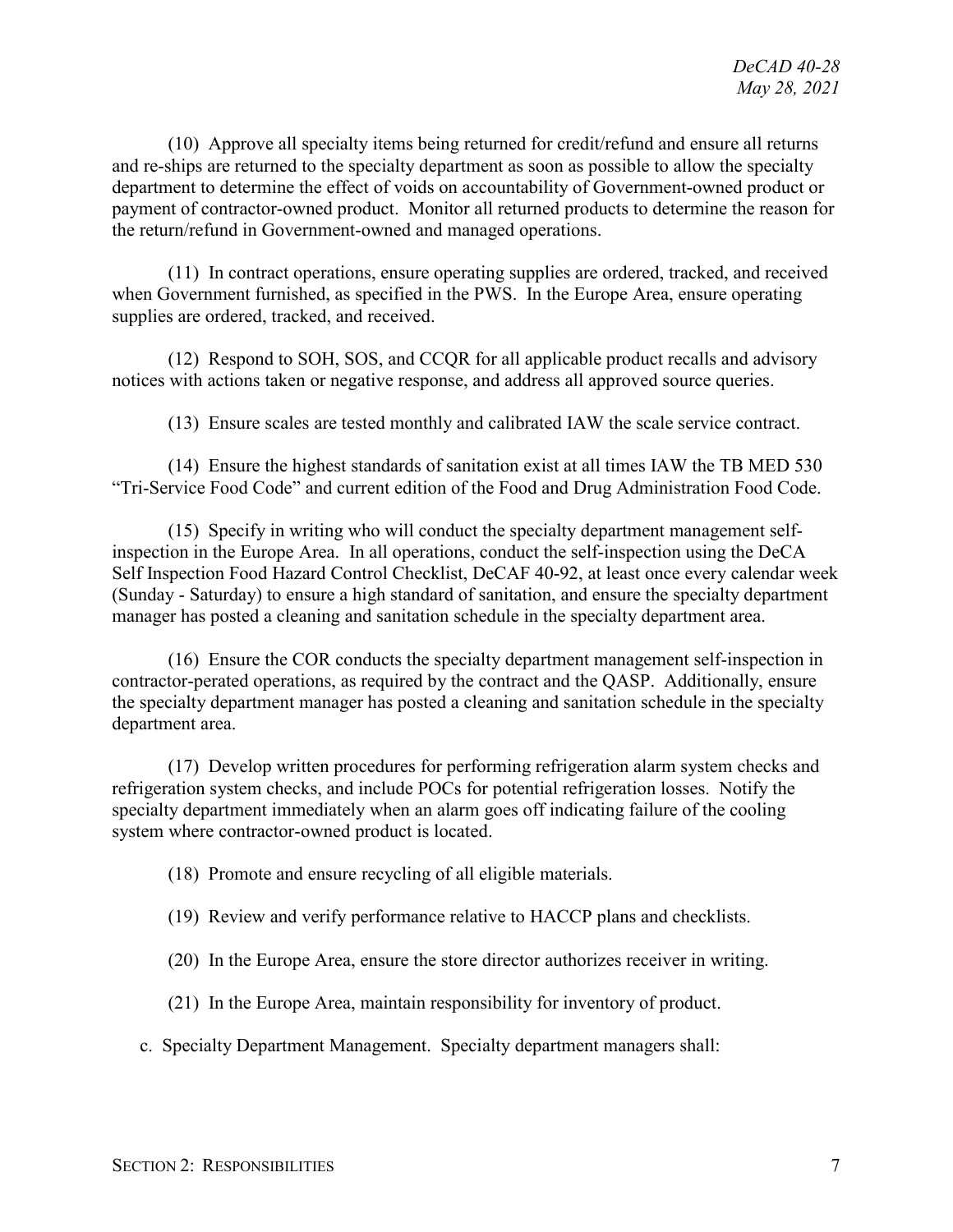(1) Ensure proper stock assortment of items is available at all times throughout the business day to meet customer demand.

(2) Be responsible for providing correct pricing for input into POS system.

(3) Ensure price labels do not cover any required markings, such as ingredients and allergen information.

(4) Ensure coordination with store management to validate items are ringing in the correct POS department.

(5) Retain ownership of product, if contractor-owned, until sold and reconcile daily.

(6) Ensure DeCA standardized PLUs are used and store management is notified when new PLU codes are needed. Ensure item UPC is used when available.

(7) Be responsible for stocking, maintaining, and physically placing received product into the appropriate storage area, as well as maintaining the storage area in a clean and orderly fashion.

(8) Inform store management if recalled products are on hand.

(9) Ensure all employees have received training IAW Food Code requirements.

(10) Ensure compliance with safety requirements in DeCA Directive 30-17, "DeCA Safety and Occupational Health Program Standards," and DeCA Manual 30-17.1, "Safety and Occupational Health Program Manual."

(11) Develop, implement, and post a cleaning and sanitation schedule.

(12) Ensure compliance with security requirements in DeCAD 30-18, "DeCA Security Programs."

(13) Ensure scales are tested monthly.

(14) Schedule demos with store management. Contractors will supply merchandise IAW the PWS.

(15) Review and verify performance relative to HACCP plans and checklists.

(16) Coordinate with store management to ensure needed non-expendable supplies are ordered, tracked, received, and made available to maximize sales and increase patron satisfaction.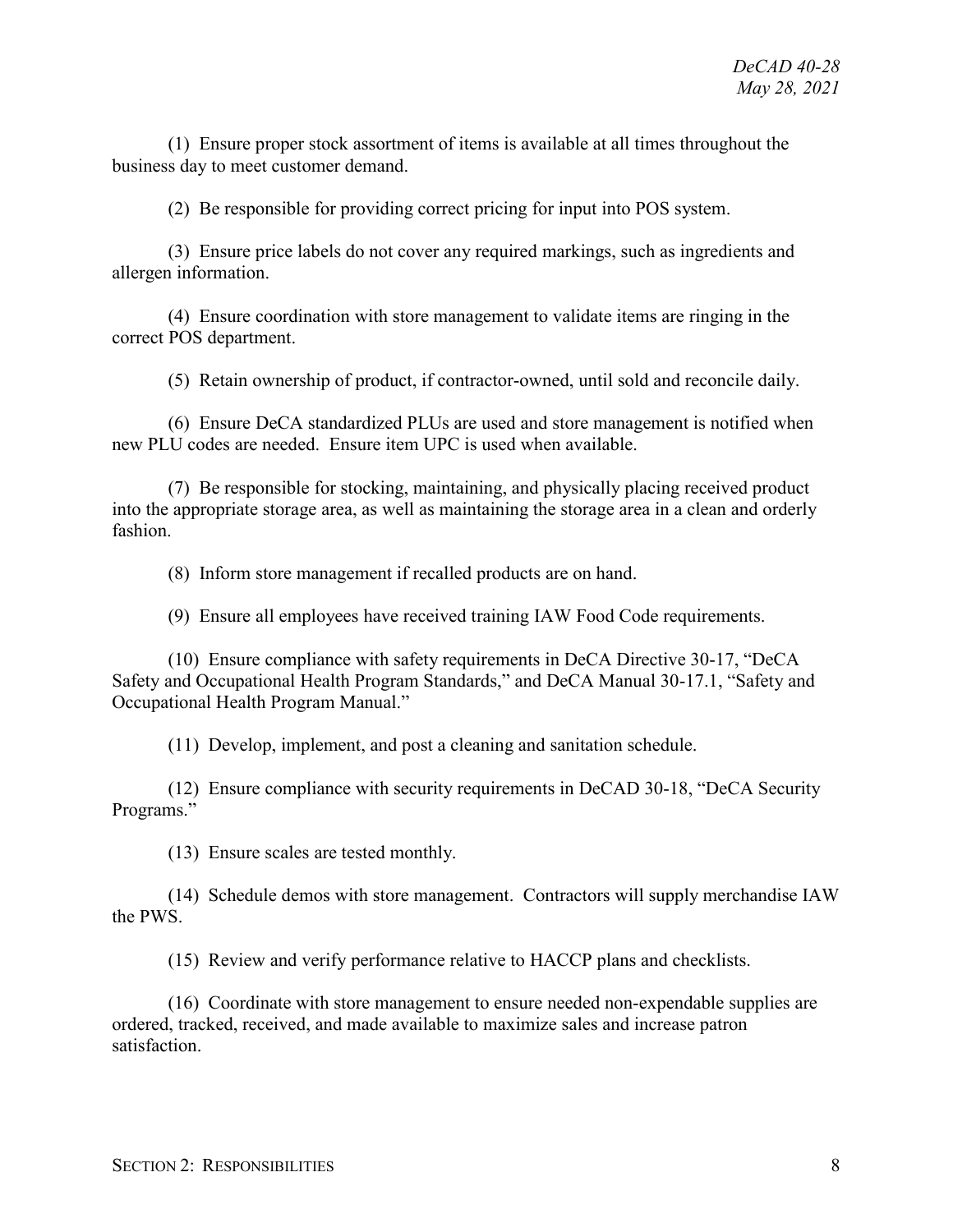#### <span id="page-8-0"></span>**2.4. MEDICAL FOOD INSPECTORS (MFI).** MFIs shall:

a. Document all items used for medical food inspection samples.

b. Perform periodic inspections to evaluate the effectiveness of the sanitation program and offer advice on correcting discrepancies.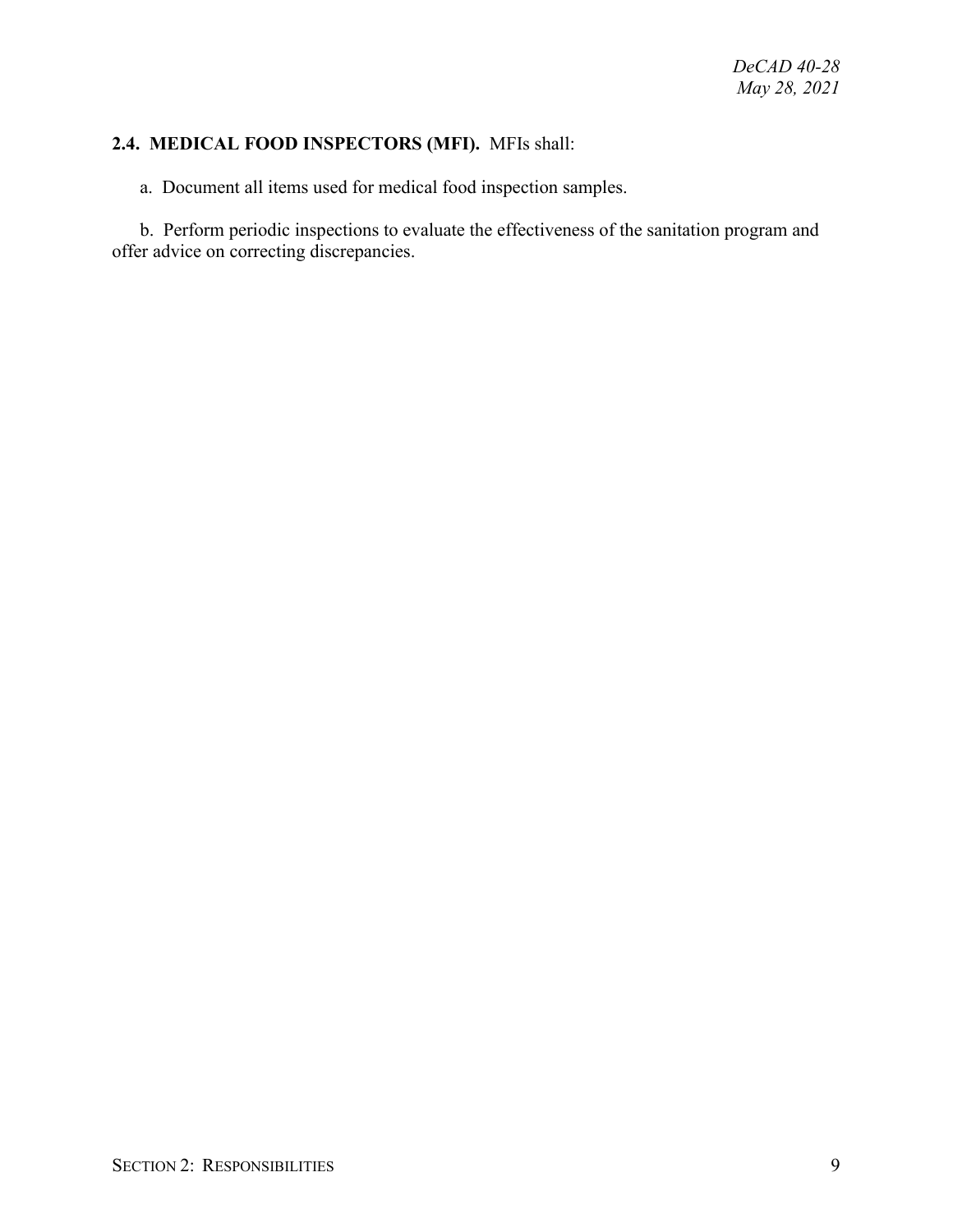*DeCAD 40-28 May 28, 2021*

## **GLOSSARY**

#### <span id="page-9-1"></span><span id="page-9-0"></span>**G.1. ACRONYMS.**

<span id="page-9-2"></span>

| CC           | Office of the Director                                 |
|--------------|--------------------------------------------------------|
| CCQ          | <b>Acquisition Management Directorate</b>              |
| <b>CCQR</b>  | <b>Resale Contracting Division</b>                     |
| <b>COR</b>   | <b>Contract Officer Representative</b>                 |
| $\bf CSO$    | <b>Consumer Safety Officer</b>                         |
| <b>DeCA</b>  | Defense Commissary Agency                              |
| <b>DeCAD</b> | Defense Commissary Agency Directive                    |
| <b>DeCAM</b> | Defense Commissary Agency Manual                       |
| <b>DLA</b>   | Defense Logistics Agency                               |
| <b>DoD</b>   | Department of Defense                                  |
| <b>HACCP</b> | Hazard Analysis Critical Control Points                |
| HQ           | Headquarters                                           |
| <b>IAW</b>   | In Accordance With                                     |
| <b>JAM</b>   | Joint Appointment Module                               |
| KO           | Contracting Officer                                    |
| MFI          | Military/Medical Food Inspector                        |
| <b>MP</b>    | Sales, Marketing & Logistics Group                     |
| <b>MPL</b>   | Logistics Directorate                                  |
| <b>MPS</b>   | <b>Sales Directorate</b>                               |
| <b>OPR</b>   | Office of Primary Responsibility                       |
| <b>PIEE</b>  | Procurement Integrated Enterprises Environment         |
| <b>PLU</b>   | Product Lookup Code                                    |
| PM           | Program Manager                                        |
| <b>POC</b>   | Point of Contact                                       |
| <b>POS</b>   | Point of Sale                                          |
| <b>PWS</b>   | Performance Work Statement                             |
| <b>QASP</b>  | Quality Assurance Surveillance Plan                    |
| <b>SO</b>    | <b>Store Operations Group</b>                          |
| SOH          | Health and Safety Directorate                          |
| <b>SOS</b>   | <b>Store Support Directorate</b>                       |
| SOSG         | Operations Guidance & Program Standardization Division |
| <b>UPC</b>   | Universal Product Code                                 |